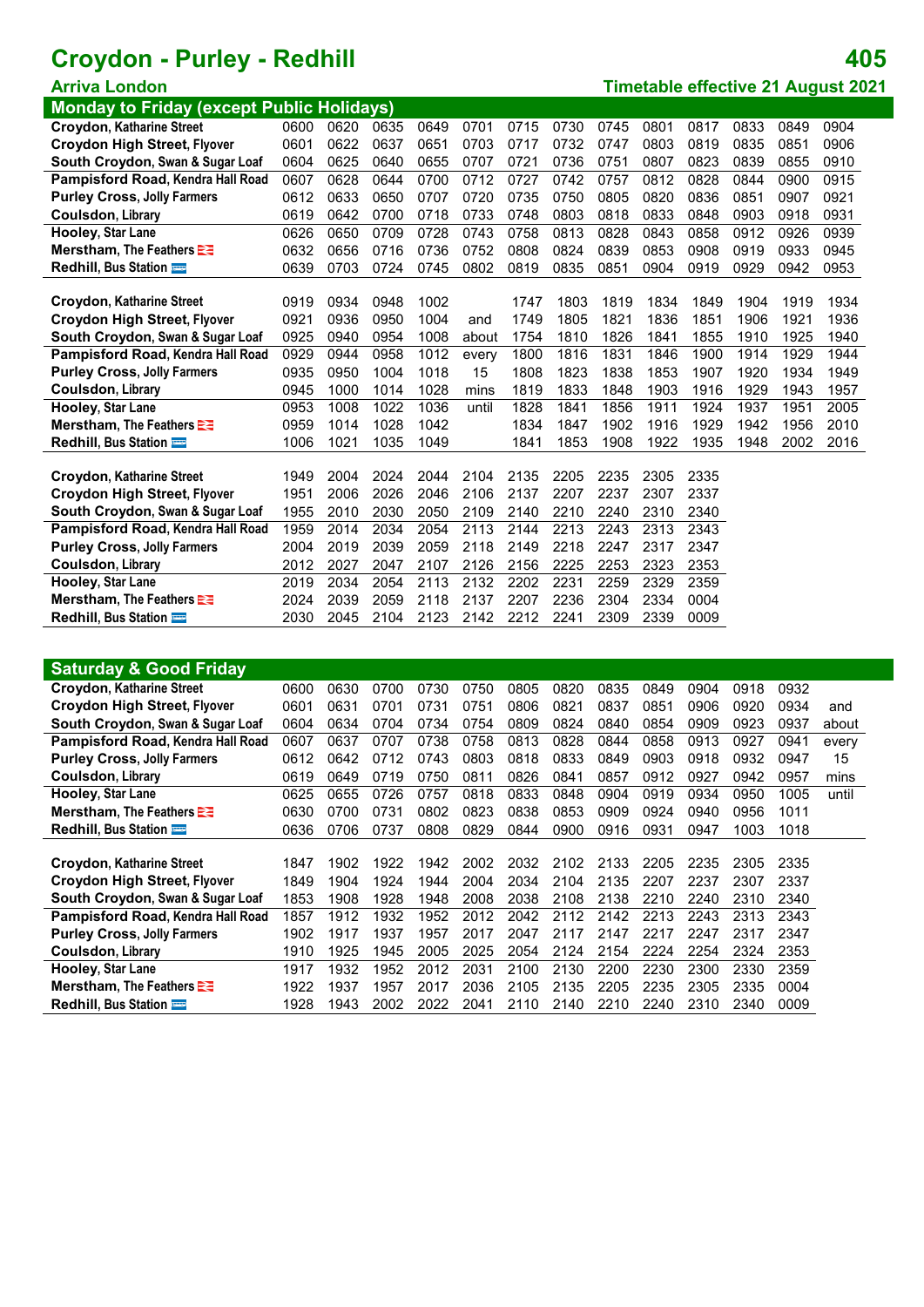**Sunday & other Public Holidays**

| $\frac{1}{2}$                       |      |      |      |      |      |      |      |      |      |      |      |      |       |
|-------------------------------------|------|------|------|------|------|------|------|------|------|------|------|------|-------|
| <b>Croydon, Katharine Street</b>    | 0600 | 0630 | 0700 | 0730 | 0800 | 0830 | 0900 | 0930 | 0958 | 1027 | 1054 | 1123 |       |
| <b>Croydon High Street, Flyover</b> | 0601 | 0631 | 0701 | 0731 | 0801 | 0831 | 0901 | 0931 | 0959 | 1028 | 1056 | 1125 | and   |
| South Croydon, Swan & Sugar Loaf    | 0603 | 0634 | 0704 | 0734 | 0804 | 0834 | 0904 | 0934 | 1002 | 1031 | 1100 | 1129 | about |
| Pampisford Road, Kendra Hall Road   | 0606 | 0637 | 0707 | 0737 | 0807 | 0837 | 0907 | 0938 | 1006 | 1035 | 1104 | 1133 | every |
| <b>Purley Cross, Jolly Farmers</b>  | 0610 | 0641 | 0711 | 0741 | 0811 | 0841 | 0912 | 0943 | 1011 | 1041 | 1110 | 1139 | 30    |
| <b>Coulsdon, Library</b>            | 0616 | 0647 | 0718 | 0748 | 0818 | 0848 | 0919 | 0951 | 1020 | 1050 | 1120 | 1150 | mins  |
| Hooley, Star Lane                   | 0622 | 0653 | 0724 | 0754 | 0824 | 0855 | 0926 | 0958 | 1027 | 1057 | 1127 | 1158 | until |
| Merstham, The Feathers              | 0627 | 0658 | 0729 | 0759 | 0829 | 0900 | 0931 | 1003 | 1032 | 1102 | 1132 | 1203 |       |
| Redhill, Bus Station                | 0632 | 0703 | 0734 | 0804 | 0834 | 0905 | 0937 | 1009 | 1039 | 1109 | 1139 | 1210 |       |
|                                     |      |      |      |      |      |      |      |      |      |      |      |      |       |
| Croydon, Katharine Street           | 1524 | 1554 | 1625 | 1655 | 1726 | 1757 | 1828 | 1859 | 1930 | 2001 | 2032 | 2103 | 2134  |
| <b>Croydon High Street, Flyover</b> | 1526 | 1556 | 1627 | 1657 | 1728 | 1759 | 1830 | 1901 | 1932 | 2003 | 2034 | 2105 | 2136  |
| South Croydon, Swan & Sugar Loaf    | 1530 | 1600 | 1631 | 1701 | 1732 | 1803 | 1834 | 1905 | 1936 | 2006 | 2037 | 2108 | 2139  |
| Pampisford Road, Kendra Hall Road   | 1534 | 1604 | 1635 | 1705 | 1736 | 1807 | 1838 | 1909 | 1939 | 2009 | 2040 | 2111 | 2142  |
| <b>Purley Cross, Jolly Farmers</b>  | 1540 | 1610 | 1641 | 1711 | 1742 | 1812 | 1843 | 1914 | 1944 | 2014 | 2045 | 2116 | 2146  |
| Coulsdon, Library                   | 1550 | 1620 | 1650 | 1720 | 1750 | 1820 | 1851 | 1922 | 1952 | 2022 | 2052 | 2123 | 2153  |
| Hooley, Star Lane                   | 1557 | 1627 | 1657 | 1727 | 1757 | 1827 | 1858 | 1928 | 1958 | 2028 | 2058 | 2129 | 2159  |
| Merstham, The Feathers E            | 1603 | 1633 | 1703 | 1733 | 1803 | 1833 | 1903 | 1933 | 2003 | 2033 | 2103 | 2134 | 2204  |
| Redhill, Bus Station                | 1609 | 1639 | 1709 | 1739 | 1809 | 1839 | 1909 | 1939 | 2009 | 2039 | 2109 | 2139 | 2209  |
|                                     |      |      |      |      |      |      |      |      |      |      |      |      |       |
| Croydon, Katharine Street           | 2205 | 2235 | 2305 | 2335 |      |      |      |      |      |      |      |      |       |
| <b>Croydon High Street, Flyover</b> | 2207 | 2237 | 2307 | 2337 |      |      |      |      |      |      |      |      |       |
| South Croydon, Swan & Sugar Loaf    | 2210 | 2240 | 2310 | 2340 |      |      |      |      |      |      |      |      |       |
| Pampisford Road, Kendra Hall Road   | 2213 | 2243 | 2313 | 2343 |      |      |      |      |      |      |      |      |       |
| <b>Purley Cross, Jolly Farmers</b>  | 2217 | 2247 | 2317 | 2347 |      |      |      |      |      |      |      |      |       |
| <b>Coulsdon, Library</b>            | 2223 | 2253 | 2323 | 2353 |      |      |      |      |      |      |      |      |       |
| Hooley, Star Lane                   | 2229 | 2259 | 2329 | 2359 |      |      |      |      |      |      |      |      |       |
| Merstham, The Feathers              | 2234 | 2304 | 2334 | 0004 |      |      |      |      |      |      |      |      |       |

# **Redhill - Purley - Croydon 405**

**Redhill**, Bus Station **2239 2309 2339 0009** 

| <b>Arriva London</b>                             |       |      |      |      |      |      |      |      |       |      |      |      | <b>Timetable effective 21 August 2021</b> |
|--------------------------------------------------|-------|------|------|------|------|------|------|------|-------|------|------|------|-------------------------------------------|
| <b>Monday to Friday (except Public Holidays)</b> |       |      |      |      |      |      |      |      |       |      |      |      |                                           |
| Redhill, Bus Station                             | 0600  | 0620 | 0635 | 0647 | 0700 | 0711 | 0723 | 0737 | 0753  | 0810 | 0827 | 0844 | 0900                                      |
| Merstham, The Feathers <b>EE</b>                 | 0607  | 0627 | 0642 | 0655 | 0708 | 0719 | 0731 | 0746 | 0802  | 0820 | 0837 | 0854 | 0910                                      |
| <b>Hooley, Star Lane</b>                         | 0613  | 0634 | 0650 | 0704 | 0717 | 0729 | 0742 | 0757 | 0812  | 0829 | 0845 | 0902 | 0917                                      |
| Coulsdon, Library                                | 0622  | 0643 | 0659 | 0714 | 0728 | 0741 | 0755 | 0809 | 0824  | 0840 | 0856 | 0912 | 0927                                      |
| Purley, Library                                  | 0629  | 0650 | 0707 | 0723 | 0738 | 0753 | 0807 | 0822 | 0837  | 0852 | 0907 | 0922 | 0936                                      |
| Pampisford Road, Kendra Hall Road                | 0635  | 0656 | 0713 | 0729 | 0745 | 0800 | 0815 | 0830 | 0845  | 0859 | 0914 | 0928 | 0942                                      |
| South Croydon, Swan & Sugar Loaf                 | 0639  | 0701 | 0718 | 0734 | 0750 | 0806 | 0822 | 0837 | 0852  | 0906 | 0920 | 0933 | 0947                                      |
| Croydon, Library                                 | 0644  | 0706 | 0723 | 0740 | 0756 | 0812 | 0828 | 0844 | 0859  | 0913 | 0927 | 0939 | 0953                                      |
|                                                  |       |      |      |      |      |      |      |      |       |      |      |      |                                           |
| <b>Redhill, Bus Station</b>                      | and   | 1514 | 1526 | 1541 | 1556 | 1611 | 1626 | 1640 | 1655  | 1710 | 1725 | 1742 | 1759                                      |
| Merstham, The Feathers <b>EE</b>                 | about | 1524 | 1537 | 1552 | 1607 | 1622 | 1637 | 1651 | 1706  | 1721 | 1736 | 1752 | 1808                                      |
| <b>Hooley, Star Lane</b>                         | every | 1530 | 1544 | 1559 | 1614 | 1629 | 1645 | 1700 | 1715  | 1730 | 1745 | 1801 | 1816                                      |
| <b>Coulsdon, Library</b>                         | 15    | 1540 | 1555 | 1610 | 1625 | 1640 | 1656 | 1711 | 1726  | 1741 | 1756 | 1812 | 1827                                      |
| Purley, Library                                  | mins  | 1550 | 1605 | 1620 | 1635 | 1650 | 1706 | 1721 | 1736  | 1751 | 1806 | 1822 | 1836                                      |
| Pampisford Road, Kendra Hall Road                | until | 1558 | 1613 | 1628 | 1643 | 1658 | 1713 | 1728 | 1743  | 1758 | 1813 | 1829 | 1843                                      |
| South Croydon, Swan & Sugar Loaf                 |       | 1604 | 1619 | 1634 | 1649 | 1704 | 1719 | 1734 | 1749  | 1804 | 1819 | 1834 | 1848                                      |
| Croydon, Library                                 |       | 1611 | 1626 | 1641 | 1656 | 1711 | 1726 | 1740 | 1755  | 1810 | 1825 | 1840 | 1854                                      |
|                                                  |       |      |      |      |      |      |      |      |       |      |      |      |                                           |
| <b>Redhill, Bus Station</b>                      | 1816  | 1833 | 1849 | 1905 | 1920 | 1940 | 2000 | 2020 | and   | 2350 |      |      |                                           |
| Merstham, The Feathers                           | 1824  | 1841 | 1857 | 1913 | 1927 | 1947 | 2007 | 2027 | about | 2355 |      |      |                                           |
| Hooley, Star Lane                                | 1831  | 1847 | 1903 | 1918 | 1932 | 1952 | 2012 | 2032 | every | 2359 |      |      |                                           |
| <b>Coulsdon, Library</b>                         | 1841  | 1856 | 1912 | 1926 | 1939 | 1959 | 2019 | 2039 | 30    | 0005 |      |      |                                           |
| Purley, Library                                  | 1850  | 1904 | 1920 | 1934 | 1946 | 2005 | 2025 | 2045 | mins  | 0010 |      |      |                                           |
| Pampisford Road, Kendra Hall Road                | 1856  | 1910 | 1925 | 1939 | 1951 | 2010 | 2030 | 2050 | until | 0014 |      |      |                                           |
| South Croydon, Swan & Sugar Loaf                 | 1901  | 1914 | 1929 | 1943 | 1955 | 2014 | 2034 | 2054 |       | 0017 |      |      |                                           |
| Croydon, Library                                 | 1907  | 1920 | 1935 | 1949 | 2000 | 2019 | 2038 | 2058 |       | 0021 |      |      |                                           |